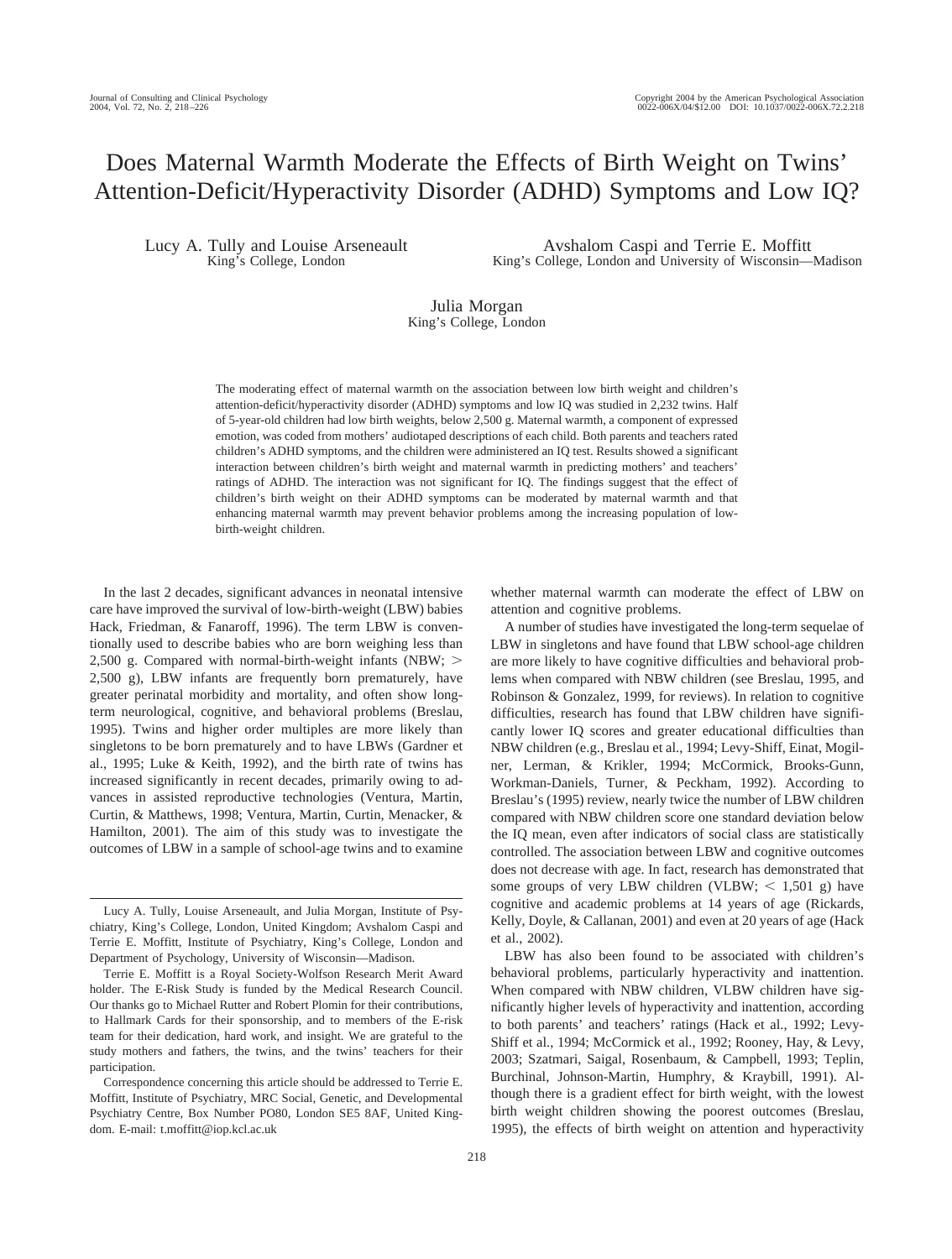exist for all LBW groups up to 2,500 g (McCormick et al., 1992; Mick, Biederman, Prince, Fischer, & Faraone, 2002). Once again, the association between LBW and behavioral problems persists with age. In one study, 23% of LBW children met the criteria for attention-deficit/hyperactivity disorder (ADHD) at 12 years of age compared with only 6% of NBW controls (Botting, Powls, Cooke, & Marlow, 1997).

Studies that have examined the association between LBW and cognitive and behavioral outcomes have generally focused on singletons and excluded twins from their comparisons, because twins are often thought to be at greater risk for later problems than singletons. Twins are significantly more likely than singletons to be born prematurely and to have LBWs (Gardner et al., 1995; Luke & Keith, 1992), and the rate of twin births has risen by more than 50% since 1980 (Ventura et al., 2001). The increase in multiple births can be attributed to improvements in artificial reproductive technologies and the trend toward delaying childbirth, given that multiple births occur more frequently among older mothers (Luke & Keith, 1992; Ventura et al., 2001*).* In addition, the effects of LBW may be greater in twins than singletons for two reasons. First, owing to the compromised intrauterine environment, twins may have additional medical problems that are not specifically related to their prematurity or LBW, such as twin-to-twin transfusion syndrome and discordant growth (Cincotta, Gray, Phythian, Rogers, & Chan, 2000; Powers & Kiely, 1994). Second, there is some evidence that parents of twins may experience greater stress, depression, and marital difficulties, owing to the burden of having two children simultaneously (Thorpe, Golding, MacGillivray, & Greenwood, 1991). Thus, compared with families of LBW singletons, families with LBW twins may have additional child and family risk factors that may result in poorer outcomes for these children. For these reasons, twins are an important group to study in relation to the outcomes of LBW.

The etiology of cognitive and behavioral problems in LBW children is largely unknown, although there is some evidence that long-term problems may be a consequence of cerebral damage in the neonatal period (Whitaker et al., 1997). As LBW children are a heterogeneous group and not all children suffer poor outcomes, it is important to identify whether any environmental factors exacerbate or reduce the effect of LBW on children's development. In developmental psychopathology, there is a large body of research that has identified environmental risk and protective factors for behavioral and cognitive problems in children. Family risk factors for child psychopathology and low IQ include exposure to marital violence, stress, harsh discipline, and parental mental illness (Garmezy & Rutter, 1985; Rutter, 1987). Protective factors that are associated with resilience in these psychosocially at-risk children include high parental warmth, positive parent–child relationships, and consistent discipline (Belsky, 1984; Masten et al., 1988; Rutter, 1979, 1983; Werner, 1989, 1990; Wyman et al., 1992). However, whether or not these risk and protective factors also operate for children who are biologically at risk of poor outcomes due to LBW is relatively unknown, given the paucity of research on this topic. Knowledge about these risk and protective factors is crucial for developing effective intervention programs for LBW children.

Only a small number of studies have specifically examined family risk and protective factors for LBW children. Bradley et al. (1994a, 1994b) identified early indicators of resilience in LBW children who were living in poverty. The children who showed signs of resilience received more responsive, accepting, and stimulating care from their parents when compared with nonresilient children. Recently, Laucht, Esser, and Schmidt (2001) conducted a longitudinal study of the effects of mothers' emotional responsivity on inattention and hyperactivity in 347 LBW children. The children were assessed at ages 2, 4, and 8 years old. These researchers found a moderating effect for maternal responsivity. The effects of LBW on attention problems were greater for children whose mothers were emotionally unresponsive to their children when compared with responsive mothers. However, as with most studies on birth weight, this study excluded twins from the sample.

The findings of the aforementioned studies (Bradley et al., 1994a, 1994b; Laucht, Esser, & Schmidt, 2001) suggest that parents' emotional attitudes may be important for LBW children. The role of parental emotional attitudes in the development of child psychopathology has been widely studied (Vostanis & Nicholls, 1995). The construct of *expressed emotion,* measured by the Camberwell Family Interview (Vaughn & Leff, 1976) and the Five-Minute Speech Sample predicts adult psychiatric disorders (Butzlaff & Hooley, 1998) and has also been investigated in relation to childhood disorders (Vaughn, 1989). Research has found that mothers of children with behavioral and emotional disorders express more critical comments, fewer positive comments, and less warmth to their children than control parents (Asarnow, Tompson, Hamilton, & Goldstein, 1994; Hibbs et al., 1991; Scott & Campbell, 2001; Vostanis & Nicholls, 1995; Vostanis, Nicholls, & Harrington, 1994). As maternal warmth is important for children's competence, behavior, and development (Maccoby & Martin, 1983; MacDonald, 1992; Patterson, Cohn, & Kao, 1989), high levels of maternal warmth may be critical for LBW children and may moderate the risk of long-term cognitive and behavioral difficulties.

The aim of the present study was to assess whether LBW is associated with IQ scores and ADHD ratings in school-age twins and to determine if maternal warmth moderates these associations. Two specific hypotheses were tested. First, in keeping with the findings of numerous studies with singletons, it was expected that LBW would predict low IQ scores and mothers' and teachers' ratings of ADHD in this sample of school-age twins. Second, given that one study found maternal responsivity to moderate the effects of birth weight on inattention and hyperactivity (Laucht et al., 2001), we expected that maternal warmth would moderate the effects of birth weight on mothers' and teachers' ratings of ADHD in the present study. As no previous research has examined factors that moderate the effects of LBW on low IQ, this was an exploratory analysis, and no specific hypotheses were formulated.

## Method

# *Sample*

Participants are members of the Environmental Risk (E-risk) Longitudinal Twin Study, which investigates how genetic and environmental factors shape children's development. The study follows an epidemiological sample of families with young twins. The E-risk sampling frame was two consecutive birth cohorts (1994 and 1995) in the Twins' Early Development Study, a birth register of twins born in England and Wales (Trouton, Spinath, & Plomin, 2002). The full register is administered by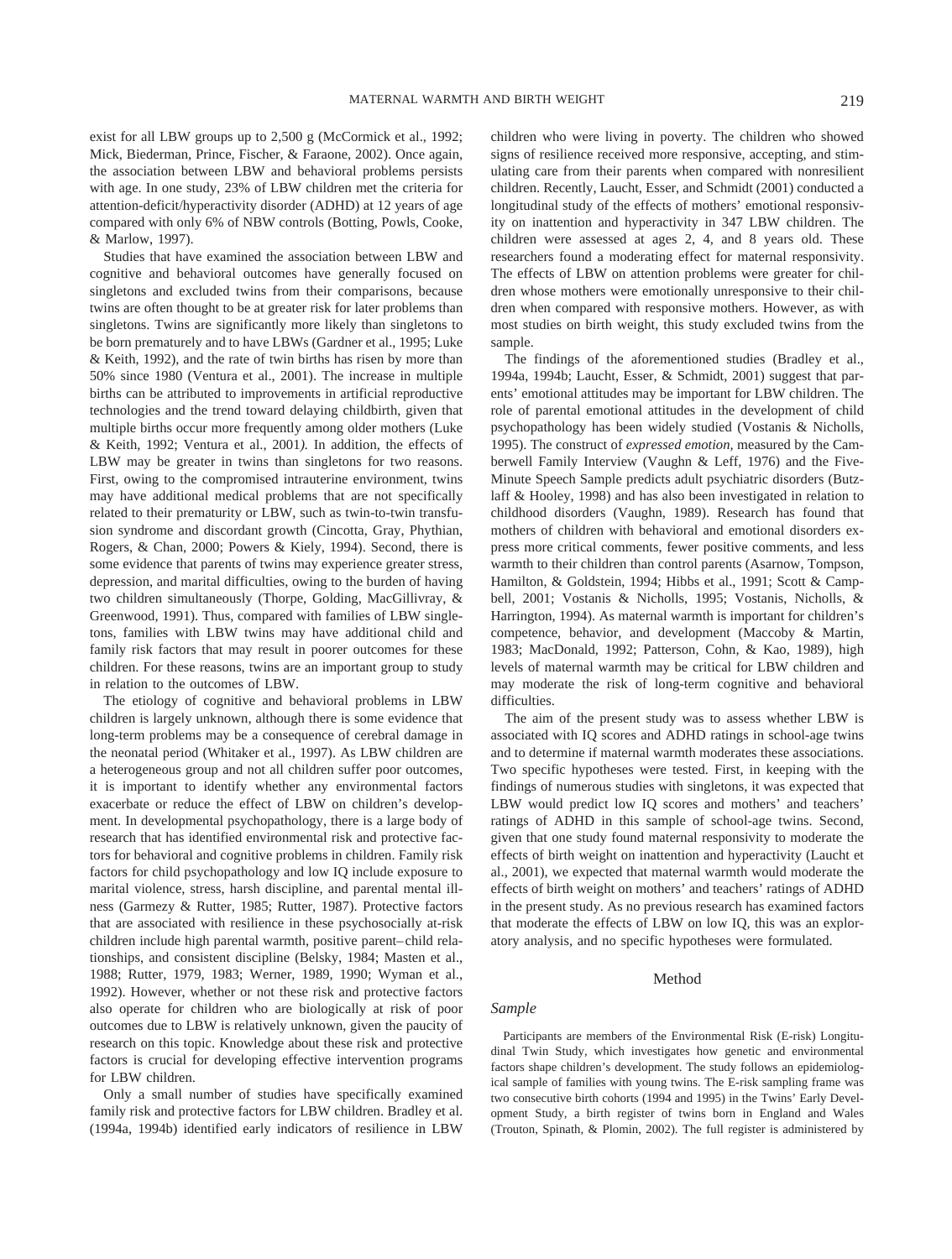the government's Office of National Statistics (ONS), which invited parents of all twins born in 1994–1995 to enroll. Of the 15,906 twin pairs born in these two years, 71% joined the register. Our sampling frame excluded opposite-sex twin pairs and began with the 73% of registered families who had same-sex twins.

The E-risk Study sought a sample size of 1,100 families to allow for attrition in future years of the longitudinal study while retaining statistical power. An initial probability sample of 1,210 families was drawn from the register to target for home visits, a 10% oversample to allow for nonparticipation (see Moffitt & The E-risk Study Team, 2002, for a full description of sampling methods). Of the 1,210 families targeted, 7 were discovered to be ineligible for inclusion in our study because the twins had moved overseas, did not speak English, were being reared by neither biological parent, or were of opposite sex. Of the 1,203 eligible families, 1,116 (93%) participated in home-visit assessments when the twins were 5 years old; 4% of families refused, and 3% were lost to tracing or could not be reached after many attempts. The data reported in this article represent the population of mothers having twins in 1994–1995 in the United Kingdom (Bennett, Jarvis, Rowlands, Singleton, & Haselden, 1996).

The sample includes 56% monozygotic and 44% dizygotic twin pairs. Sex is evenly distributed within zygosity (49% male). Birth weight information was obtained for 2,076 children (93% of the sample). The mean birth weight for the sample was 2,436.11 g  $(SD = 544.95, \text{ range} =$ 454.00–4,114.38 g), and the mean gestational age was 36 weeks  $(SD = 3, 114.38)$ range  $= 24-43$  weeks). There were 1,020 (49.9%) children who weighed 2,500 g or more at birth (NBW) and 1,056 (51.1%) who weighed less than 2,500 g at birth (LBW). The mean gestational age for the NBW children was 38 weeks and for the LBW children was 35 weeks. It should be noted that the present study used a continuous measure of birth weight in grams rather than a dichotomous classification of LBW versus NBW, given that these cut-offs have been predominantly used for singletons rather than twins.

Table 1 presents the children's average birth weights according to a number of child variables and family sociodemographic characteristics. There were significant differences between children's average birth weights for the following variables: family social class, zygosity of twins, and gender of twins. Children whose parents were in professional or managerial occupations had higher average birth weights than children whose parents were in skilled manual/nonmanual occupations or were unemployed. Boys had significantly higher average birth weights than girls, and dizygotic twins had significantly higher average birth weights than monozygotic twins. There were no significant birth-weight differences according to twins' ethnicity, family income, or level of maternal warmth. In addition, birth weight was significantly associated with mothers' age and number of children in the family. As mothers' age increased in the sample, children's birth weight also increased  $(r = .10, p < .01)$ . As number of children in the family increased, birth weight also increased ( $r = .17$ ,  $p <$ .01). Thus, five variables (mothers' age, number of children in the family, family social class, twins' zygosity, and twins' gender) were controlled for in subsequent statistical analyses for this study.

There were 23 children in the study who had disability: 16 children had cerebral palsy and 7 had autism. Data analyses were repeated with and without these children, and as their exclusion did not alter the results, these children were included in the final data analyses.

#### *Procedures*

Families were interviewed in their homes as close as possible to the twins' 5th birthday. Data were collected within 2 months of the twins' 5th birthday. With mothers' permission, questionnaires were posted to the children's teachers, and teachers returned questionnaires for 94% of cohort children.

Research workers visited each home for  $2.5-3$  hr, in teams of two. While one interviewed the mother, the other tested the twins in sequence in a different part of the house. Families were given shopping vouchers for their participation, and children were given coloring books and stickers. All research workers had university degrees in behavioral science and experience in psychology, anthropology, or nursing. Each research worker completed a formal 15-day training program on either the mother interview protocol or the child assessment protocol, to attain certification to a rigorous reliability standard. Research workers were blind to information about the twins' birth weights and gestational age.

#### Table 1

*Means, Standard Deviations, t Values, F Values, and p Values for Children's Birth Weights According to Child and Family Variables*

| Child and family variables           | Mean birth weight (SD) | t value or $F$ ratio | $\boldsymbol{p}$ |  |
|--------------------------------------|------------------------|----------------------|------------------|--|
| Family social class                  |                        | 3.54                 | .01              |  |
| Professional/managerial (39.1%)      | 2,484.59 (540.21)      |                      |                  |  |
| Skilled manual and nonmanual (38.7%) | 2,393.02 (538.46)      |                      |                  |  |
| Partly skilled and unskilled (13.0%) | 2,448.00 (530.99)      |                      |                  |  |
| Unemployed (9.2%)                    | 2,297.97 (578.76)      |                      |                  |  |
| Zygosity of twins                    |                        | 6.21                 | .001             |  |
| Monozygotic (55.7%)                  | 2,396.22 (545.81)      |                      |                  |  |
| Dizygotic $(44.2\%)$                 | 2,482.62 (538.35)      |                      |                  |  |
| Gender of twins                      |                        | 9.86                 | .001             |  |
| Male (48.9%)                         | 2,490.31 (553.05)      |                      |                  |  |
| Female (51.1%)                       | 2,382.27 (529.56)      |                      |                  |  |
| Ethnicity of twins                   |                        | 0.71                 | .40              |  |
| White (90.4%)                        | 2,440.48 (544.09)      |                      |                  |  |
| Not White $(9.6\%)$                  | 2,385.43 (541.48)      |                      |                  |  |
| Family income                        |                        | 1.00                 | .37              |  |
| $\leq$ £20,000 (47.8%)               | 2,406.73 (578.01)      |                      |                  |  |
| £20,000-£34,999 (29.6%)              | 2,445.93 (485.77)      |                      |                  |  |
| $>\pounds35,000(22.5\%)$             | 2,467.04 (537.68)      |                      |                  |  |
| Maternal warmth                      |                        | 1.06                 | .35              |  |
| Low $(20.4\%)$                       | 2,474.26 (549.48)      |                      |                  |  |
| Moderate $(37.0\%)$                  | 2,444.07 (561.53)      |                      |                  |  |
| High $(42.6%)$                       | 2,410.74 (538.36)      |                      |                  |  |
|                                      |                        |                      |                  |  |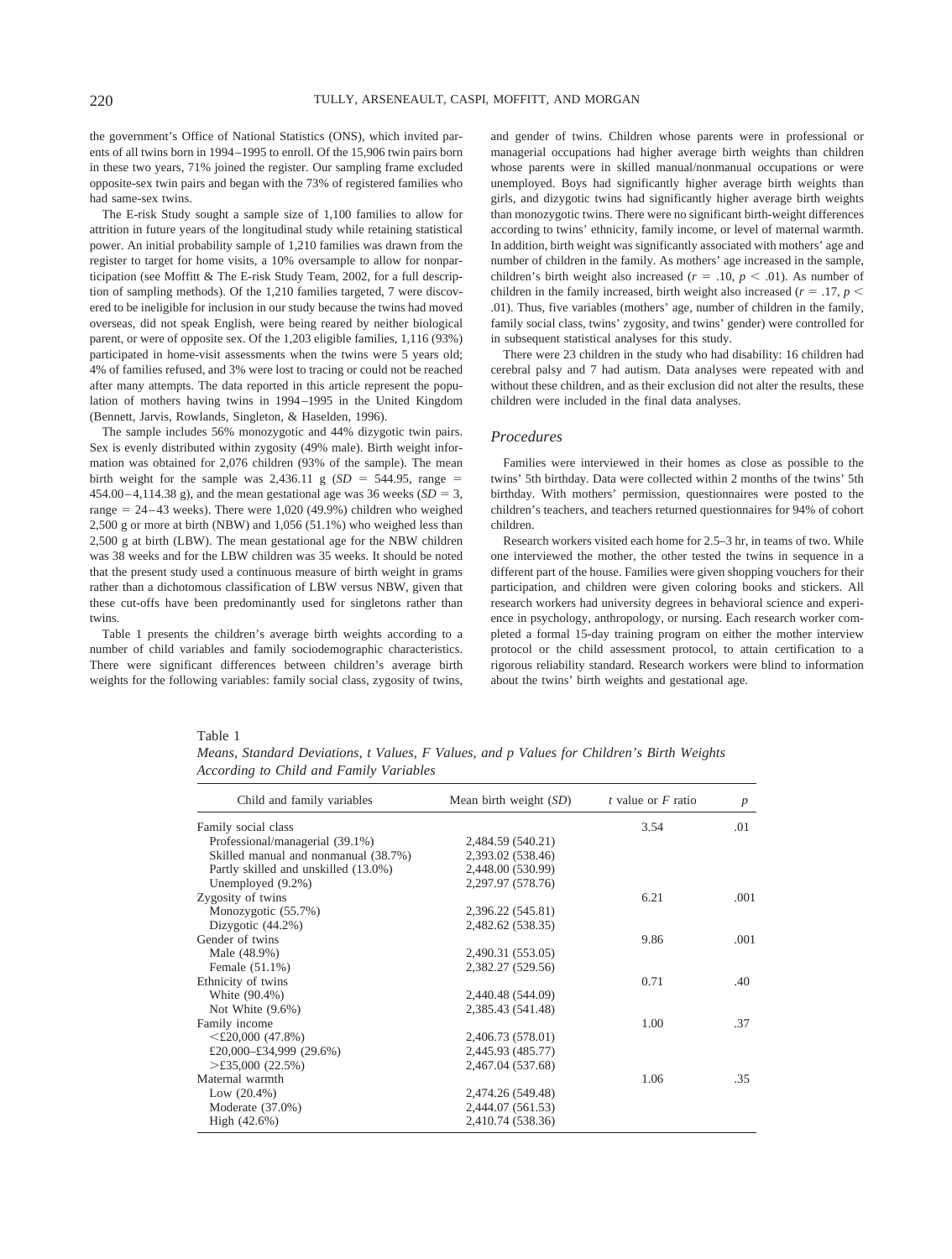Data from mothers were collected by means of interviews; no selfcompletion forms were used. Mothers' interviews included structured protocols that were guided by a booklet and more qualitative, open-ended sessions that were audiotaped. Questions about each twin were separated by 1 hr of questions about other topics. Assessment of each child's IQ was part of an engaging 45-min series of games, tasks, and puppet shows.

#### *Measures*

Family social class was based on current (or last) occupations of mothers (and their spouses or partners) and was coded using the Office of Population Censuses and Surveys (OPCS, 1991) Standard Occupational Classification. Occupational groups are arranged into six social classes  $(1 =$ *professional occupations*; 2 *managerial and technical occupations*;  $3N =$  *skilled nonmanual occupations*;  $3M =$  *skilled manual occupations*; 4 *partly skilled occupations*; 5 *unskilled occupations*). Families were assigned the higher of the occupations held by the mother or her spouse or partner. For analyses, the six social classes were divided into three: (a) professional and managerial, (b) skilled manual and nonmanual, and (c) partly skilled and unskilled.

The zygosity of the twins was determined by a questionnaire administered to the parent about the physical similarities, differences, and confusion between the twins. This questionnaire has been found to accurately classify the zygosity of 95% of twins (Price et al., 2000; Rietveld et al., 2000). In the few cases where the zygosity of the twins was unclear from the questionnaire responses, cheek cells were collected from both children, and zygosity was ascertained using DNA testing.

Family income was established by asking mothers to indicate how much total income the household received from all sources before tax in the previous 12 months. For analyses, income was divided into three categories: less than £20,000, between £20,000 and £34,999, and more than £35,000.

Each twin's birth weight was obtained by means of parental recall when the twins were 1 year old. Although parental recall is less accurate than obtaining birth weight directly from hospital records, a recent study reported that 85% of parents of 12–15-year-old children correctly recalled their children's birth weight to within  $\pm$  227 g (Walton et al., 2000). These researchers concluded that parental recall of birth weight is a suitable proxy for recorded birth weight.

Expressed emotion maternal warmth toward each twin was measured using procedures adapted from the Five Minute Speech Sample method (Magana, Goldstein, Karno, & Miklowitz, 1986). Trained interviewers asked the mothers to describe their child ("For the next 5 minutes, I would like you to describe [child] to me, what is [child] like?"). Two trained raters coded the expressed-emotion tapes (see Caspi et al., in press, for details). The raters underwent 2 weeks of training in coding procedures, and the same rater was used to code twins in the same family. Interrater reliability was established by having the raters individually code a test-standard audiotape describing 40 children. The interrater agreement was  $r = .90$ .

Warmth is a global measure of the whole speech sample and was assessed by the tone of voice, spontaneity, sympathy, and/or empathy toward the child. Warmth was coded on a 6-point scale. *High warmth* (5) and *moderately high warmth* (4) were coded when there was definite warmth, enthusiasm, interest in, and enjoyment of the child. For example, "she is a delight, she is so happy, I love taking her out, she is my ray of sunshine." *Moderate warmth* (3) was coded when there was definite understanding, sympathy, and concern but only limited warmth of tone. For example, "I worried about her when she went to school, I thought she may have difficulty in mixing and I felt sorry for her." *Some warmth* (2) was coded when there was a detached and rather clinical approach, with little or no warmth of tone, but moderate understanding, sympathy, and concern. *Very little warmth* (1) was rated when there was only a slight amount of understanding, sympathy, or concern or enthusiasm about or interest in the child. *No warmth* (0) was reserved for respondents who showed a complete

absence of the qualities of warmth as defined. The 6-point scale of warmth was recoded into three groups: *low warmth* (0–2), *moderate warmth* (3), and *high warmth* (4–5). Mothers' expressed emotion ratings were obtained for 2,000 (90%) of the twins in the study. Within the sample, 408 (20%) twins had mothers who expressed low warmth toward them, 739 (37%) had mothers who expressed moderate warmth, and 853 (43%) had mothers who expressed high warmth toward them.

Children's ADHD as rated by parents and teachers was measured with 17 items concerning inattention, impulsivity, and hyperactivity derived from the Rutter Child Scales (Sclare, 1997) and the *Diagnostic and Statistical Manual of Mental Disorders* (4th ed.; *DSM–IV*; American Psychiatric Association, 1994) diagnostic criteria for Attention Deficit Disorder (e.g., "cannot settle to anything for more than a few moments, quickly moves from one thing to another," and "fidgety or squirmy"). The internal consistency reliabilities of the parent and teacher reports were .90 and .93, respectively. The children in the study had a mean ADHD score of 10.38 for mothers' ratings  $(SD = 7.49, \text{ range} = 0-34)$  and 5.02 for teachers' ratings  $(SD = 6.55, \text{ range} = 0-34)$ . The prevalence rate of *DSM–IV-*diagnosed ADHD in the sample was 5.7% overall, 7.9% among VLBW children  $\left( \leq 1,501 \right)$  g), 5.9% among LBW children  $\left( \leq 2,500 \right)$  g), and 4.8% among NBW children ( $> 2,500$  g). The high extreme ends of the mother and teacher symptom scales captured the diagnosed cases.

Children's IQ was individually measured using a short form of the Wechsler Preschool and Primary Scale of Intelligence—Revised (WPPSI; Wechsler, 1990). Using two subtests (Vocabulary and Block Design), we computed children's IQs following procedures described by Sattler (1992, Table H-7). The children in the study had an average IQ score of 98 (*SD* 14.40, range  $= 52-145$ ). The mean IQ was 93 among VLBW children (< 1,501 g), 98 among LBW children  $\ll$  2,501 g), and 100 among NBW children  $($  2,500 g).

The mean age for mothers at the Age-5 home visit was 33 years (*SD* 5.8, range  $= 19-48$ ). The mean number of children in each family was 3.4  $(SD = 1.3, \text{ range} = 2 - 12).$ 

# *Data Analysis*

Hierarchical regression analyses were used to determine the contributions of birth weight, maternal warmth, and the interaction between birth weight and warmth to children's IQ scores and mothers' and teachers' ratings of ADHD. On the first step of the regression equation, maternal warmth and birth weight were entered simultaneously to test for main effects, after controlling for possible confounding child (children's gender and zygosity) and family variables (mothers' age, number of children in family, and social class). On the second step of the equation, the interaction (multiplication) between birth weight and warmth was entered. A significant interaction between birth weight and warmth would provide evidence of a moderating effect of maternal warmth on children's outcomes. In other words, a significant interaction would indicate that the effect of birth weight on children's IQ scores or ADHD ratings is dependent on the level of maternal warmth. The interaction effect was entered into the last step of the equation to determine its unique contribution to variance after the main effects had already been entered. Power to detect an interaction exceeded .80.

Statistical analyses of data about the study children (e.g., measures of child-specific maternal warmth and measures of children's behavior) were complicated by the fact that our twin study contained two children from each family, leading to nonindependent observations. As such, we analyzed data about the study children using standard regression techniques but with all tests and confidence intervals being based on the sandwich or Huber/ White variance estimator (Gould & Sribney, 1999), a method that is available in the statistical package STATA 7.0 (StataCorp, 2001). Application of this technique addresses the assumption of independence of observations; it penalizes estimated standard errors and therefore accounts for the dependence in the data that occurs due to analyzing sets of twins.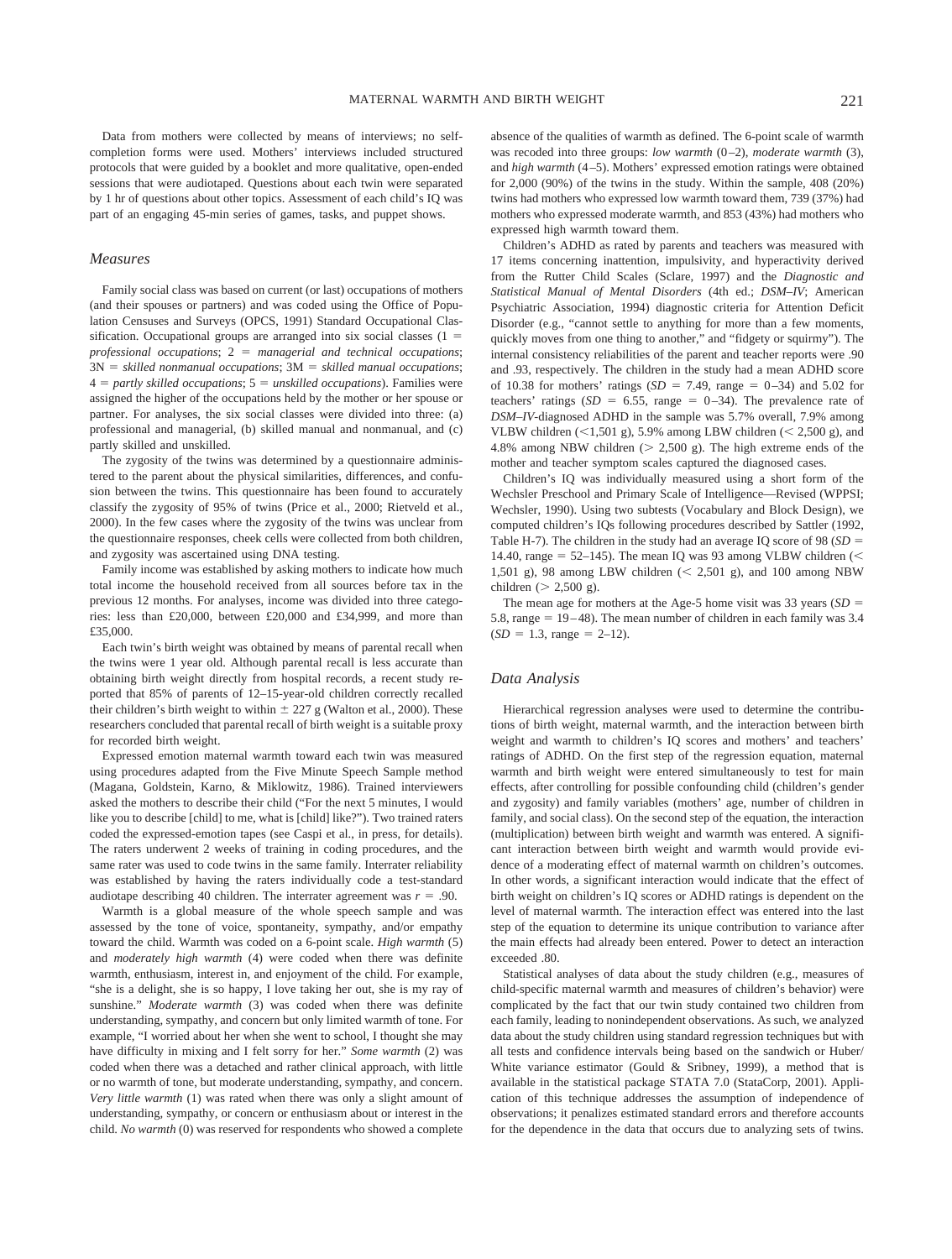#### Results

Table 2 presents bivariate associations between each predictor variable with mothers' and teachers' ratings of ADHD and children's IQ scores (correlation) and also the associations controlling for confounding child and family variables (unstandardized regression coefficients).

# *ADHD Ratings*

For mothers' ratings of ADHD, there were significant main effects for birth weight,  $t(940) = 2.28$ ,  $p < .05$ , and maternal warmth,  $t(940) = 7.81$ ,  $p < .01$ , after controlling for the child and family variables. LBWs and lower levels of maternal warmth were associated with higher mothers' ratings of ADHD. The interaction term (Birth Weight  $\times$  Warmth) was significant in predicting mothers' ratings of ADHD when entered into Step 2 of the equation,  $t(940) = 2.48$ ,  $p < .05$ . This interaction suggests that there was a moderating effect of maternal warmth on the association between birth weight and mothers' ratings of ADHD. Illustrative values for the moderating effect of maternal warmth on the association between birth weight and mothers' ratings of ADHD are shown in Figure 1. Among children with LBWs, high maternal warmth was associated with fewer ADHD symptoms, whereas low maternal warmth was associated with more ADHD symptoms. This effect was reduced among children with NBWs. Ten percent of the variance was accounted for by the total model,  $F(7, 939) =$  $23.91, p < .01.$ 

For teachers' ratings of ADHD, there was a significant main effect for maternal warmth,  $t(891) = 2.53$ ,  $p < .05$ , after controlling for possible confounding child and family variables (see Table 2). Lower levels of maternal warmth were associated with higher teacher ratings of ADHD. However, there was no significant main effect for birth weight on teachers' ADHD ratings. On Step 2 of the regression equation, the interaction term (Birth Weight  $\times$ Warmth) contributed significantly to the variance in teachers' ADHD ratings,  $t(891) = 2.42$ ,  $p < .05$ . This significant interaction

provided evidence of a moderating effect of maternal warmth. Figure 2 illustrates how maternal warmth moderated the association between children's birth weight and teachers' ratings of ADHD. This figure again suggests that, among children with LBWs, high maternal warmth was associated with fewer ADHD symptoms and low maternal warmth was associated with more ADHD symptoms. However, maternal warmth did not appear to influence teachers' ratings of ADHD among children with NBWs. Six percent of the variance was accounted for by the entire model,  $F(7, 891) = 8.86, p < .01.$ 

## *IQ Scores*

For children's IQ, there was a significant main effect for birth weight,  $t(936) = 3.70, p < .01$ , and maternal warmth,  $t(936) =$ 3.66,  $p < 0.01$ , after controlling for possible confounding child and family variables. As maternal warmth and birth weight increased in the sample, children's IQ scores also increased. The interaction term (Birth Weight  $\times$  Warmth) did not contribute significantly to the variance in IQ when entered into Step 2 of the regression equation. This result suggests that maternal warmth did not moderate the effect of birth weight on children's IQ scores. Fifteen percent of the variance in children's IQ scores was accounted for by the entire model,  $F(7, 936) = 31.34, p < .01$ .

#### Discussion

The findings of the present study provide support for the hypothesis that twins' LBW predicts their greater ADHD symptoms, as reported by mothers, and their lower IQ scores. The findings of this study also support the hypothesis that maternal warmth moderates the effects of birth weight on ADHD symptoms, and this moderating effect applied whether ADHD symptoms were reported by mothers or teachers. However, maternal warmth did not have a moderating effect on children's IQ scores. Taken together, the findings provide evidence that, like singletons, twins with

Table 2

*Regression Models Predicting Mothers' and Teachers' Ratings of ADHD and Children's IQ*

| Steps and predictor          | Mothers' ratings of ADHD<br>$(n = 1,858)$ |             | Teachers' ratings of ADHD<br>$(n = 1,749)$ |           | IQ<br>$(n = 1,844)$ |      |           |            |      |
|------------------------------|-------------------------------------------|-------------|--------------------------------------------|-----------|---------------------|------|-----------|------------|------|
|                              | r <sup>a</sup>                            | $B^{\rm b}$ | <b>SE</b>                                  | r         | $\boldsymbol{B}$    | SE   | r         | B          | SE   |
| Step 1                       |                                           |             |                                            |           |                     |      |           |            |      |
| Mothers' age                 | $-.15***$                                 | $-0.17***$  | 0.04                                       | $-.06**$  | $-0.04$             | 0.05 | $.20***$  | $0.30***$  | 0.08 |
| No. of children              | $.06**$                                   | 0.34        | 0.18                                       | .03       | 0.08                | 0.18 | $-.14***$ | $-1.47***$ | 0.40 |
| Family social class          | $.14***$                                  | $0.59*$     | 0.24                                       | $.09***$  | $0.63*$             | 0.26 | $-.31***$ | $-4.15***$ | 0.52 |
| Twins' zygosity              | .01                                       | 0.53        | 0.42                                       | $-.01$    | 0.05                | 0.43 | $.06**$   | 0.75       | 0.84 |
| Twins' gender                | $-.13***$                                 | $-1.83***$  | 0.41                                       | $-.19***$ | $-2.47***$          | 0.41 | $-.02$    | 0.11       | 0.83 |
| Birth weight                 | $-.05*$                                   | $-0.87*$    | 0.38                                       | .01       | $-0.22$             | 0.37 | $.12***$  | $2.86***$  | 0.77 |
| Warmth                       | $-.24***$                                 | $-2.11***$  | 0.27                                       | $-.11***$ | $-0.70*$            | 0.27 | $.15***$  | 1.88***    | 0.51 |
| Step 2                       |                                           |             |                                            |           |                     |      |           |            |      |
| Birth Weight $\times$ Warmth |                                           | 1.08*       | 0.44                                       |           | $1.14*$             | 0.47 |           | $-0.87$    | 0.91 |

*Note.* From the full sample of 2,232 twins, the *N* for specific analyses was reduced by approximately 10% by missing data for birth weight, teacher ratings, and maternal warmth. To calculate the beta weights for birth weight, we converted this variable from grams into kilograms. ADHD = attention-deficit/ hyperactivity disorder.

<sup>a</sup> *r* indicates bivariate Pearson correlation between each predictor and ratings of ADHD and IQ score. <sup>b</sup> Regression coefficients (unstandardized) for predictors' main effects are observed in Step 1, controlling for other variables in the model, but before entering the interaction effect.

 $* p < .05.$   $* p < .01.$   $* \cdot p < .001.$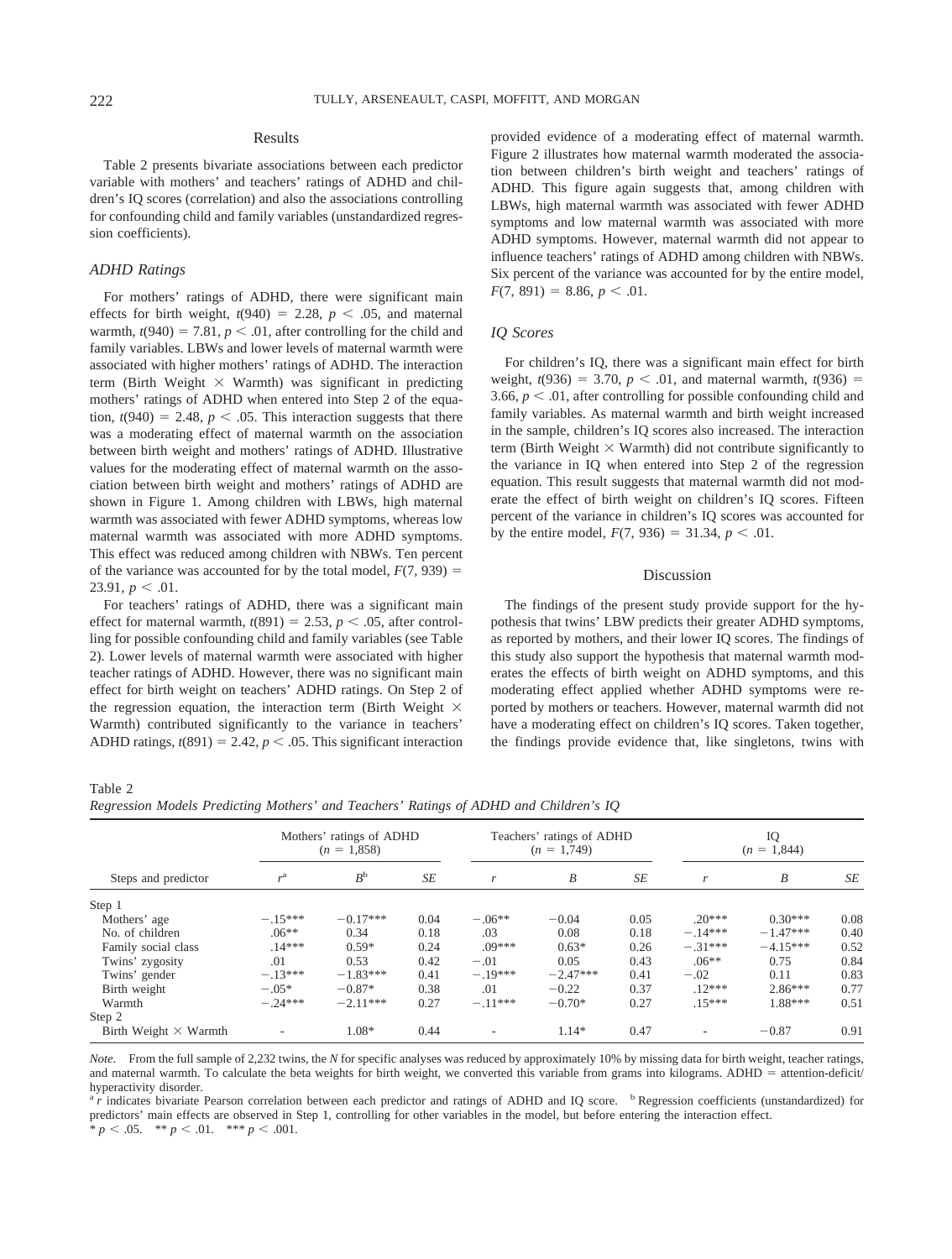

*Figure 1.* Mothers' ratings of children's attention-deficit/hyperactivity disorder (ADHD) symptoms according to children's birth weight and maternal warmth. For illustrative purposes, we present the interaction effect using groups of birth weight, but the analyses were conducted with a continuous measure of birth weight.

LBWs are biologically susceptible to cognitive difficulties and attention and hyperactivity problems, and these difficulties are apparent as young as 5 years of age. This study also demonstrates that maternal warmth may be important for determining the extent to which birth weight affects children's attention and hyperactivity problems.

The finding that birth weight predicted IQ scores and mother ratings of ADHD supports the findings of numerous studies that have been conducted with singletons of varying ages (Breslau et al., 1994; Breslau et al., 1996; Breslau, Klein, & Allen, 1988; Hack et al., 1992; Levy-Shiff et al., 1994; McCormick et al., 1992; Mick et al., 2002) and extends these findings to twins. Many more twins than singletons are born premature and with LBWs (in fact, half of this nationally representative cohort of twins were LBW), suggesting that as a group of children, twins may be at greater biological risk of cognitive and behavioral problems than singletons. The fact that birth weight did not significantly predict teachers' ratings of ADHD was surprising and contrary to the findings of some previous studies. Szatmari, Saigal, Rosenbaum, Campbell, and King (1990) found that 5-year-old LBW children were at increased risk for ADHD according to teachers' ratings, as did Breslau et al. (1996) with 6-year-old children.

Despite the fact that birth weight did not predict teachers' ratings of ADHD, maternal warmth was found to moderate the effects of LBW on both mothers' and teachers' ratings of ADHD. These findings support those of Laucht et al. (2001), who found that maternal responsivity moderated the effects of LBW on children's inattention and hyperactivity. The Laucht et al. (2001) study took place in Germany, increasing confidence that our findings apply beyond the United Kingdom, although this needs testing. The moderating effect of maternal warmth on the relationship between birth weight and ADHD suggests that high levels of warmth protect LBW children from poor behavioral outcomes and that low levels of warmth exacerbate the behavioral problems associated with LBW. It is possible that mothers who are high in warmth provide a more supportive and caring environment for their LBW twins, which protects them from developing ADHD symptoms. Similarly, LBW children who are exposed to an environment that is low in warmth may receive less positive interaction and stimulation from their mothers, which triggers the development of behavioral problems.

The moderating effect of maternal warmth on the behavioral outcomes of LBW children in the present study is supported by research about the significance of positive parent–child relationships for children generally. Children who experience high levels of warmth or positive interactions with their parents show lower rates of externalizing behavior problems (Bates, Bayles, Bennet, Ridge, & Brown, 1991; Olsen, Bates, Sandy, & Lanthier, 2000; Pettit & Bates, 1989) and ADHD symptoms (Anderson, Hinshaw, & Simmel, 1994; Mash & Johnston, 1982). Thus, it would appear that maternal warmth is no less important for children who are biologically at increased risk of ADHD because of their LBWs and may indeed be crucial for the long-term development of these children.

It is important to note that the present study does not explain how maternal warmth operates as a moderating variable, nor does it address causality of the relationship between birth weight, maternal warmth, and ADHD symptoms. Some unmeasured factor such as prenatal substance abuse may contribute to associations among LBW, low warmth, and ADHD outcome, although this would not negate the protective effect that we observed when LBW coincides with high maternal warmth. It is possible that mothers develop feelings of warmth toward their children in response to the individual characteristics of each child, such as temperamental factors or medical problems that may be associated with LBW. Alternatively, warmth may develop as a result of mothers' preexisting personalities or attitudes (Belsky, 2002). Further research is needed to elucidate the causal relationship between these variables in an effort to understand how maternal warmth moderates the relationship between LBW and children's ADHD symptoms.

In the present study, maternal warmth did not moderate the effect of birth weight on children's IQ scores, suggesting that the



*Figure 2.* Teachers' ratings of children's attention-deficit/hyperactivity disorder (ADHD) symptoms according to children's birth weight and maternal warmth. For illustrative purposes, we present the interaction effect using groups of birth weight, but the analyses were conducted with a continuous measure of birth weight.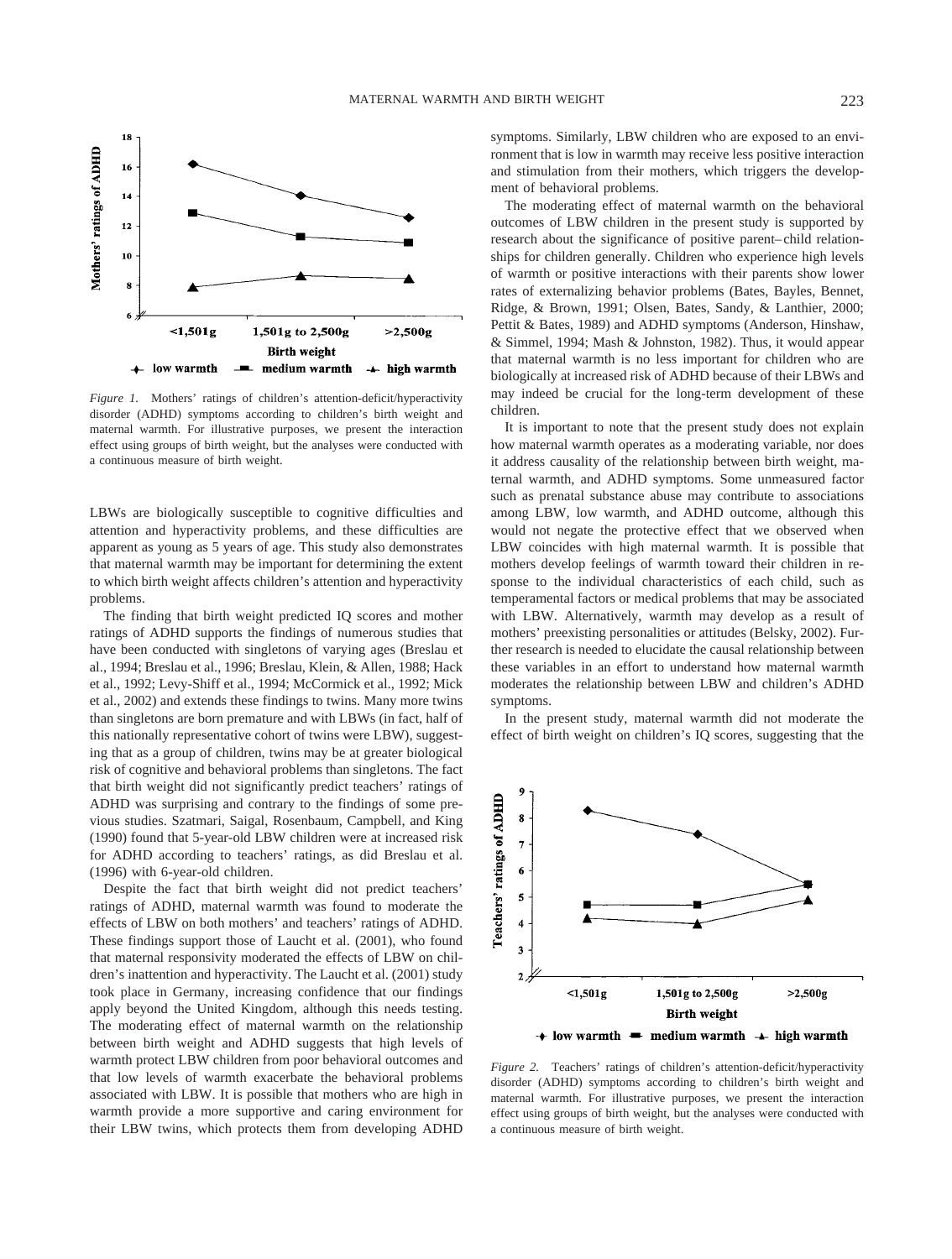cognitive problems associated with LBW are less influenced by factors in the family environment than are ADHD symptoms. It is possible that for some LBW children, cerebral damage during the neonatal period results in cognitive difficulties that are neither exacerbated nor reduced by maternal attitudes and emotions. However, there may be other factors in the family environment that have a moderating effect on IQ scores, and further research should attempt to identify these. It is important to keep in mind the heterogeneity of LBW children and to recognize that some very premature and small infants have extremely good behavioral and cognitive outcomes. In addition, it is also important to recognize that studies on parenting interventions with LBW infants have demonstrated improvements in children's cognitive abilities (Patteson & Barnard, 1990), suggesting that there are family environmental factors that moderate the relationship between LBW and children's cognitive development.

Despite the lack of research into factors that moderate the effects of LBW on children's development, a large number of early intervention studies have been conducted with premature and LBW infants in recent decades, predominantly during the 1980s. Intervention programs for LBW infants have varied widely in their goals, duration, intensity, format, and theoretical orientation (Dudley, Gyler, Blinkhorm, & Barnett, 1993), but most have shared the same goals: to enhance parents' sensitivity, responsiveness, and care to their vulnerable infants (e.g., Brooks-Gunn, Klabanov, Liaw, & Spiker, 1992; Brooten et al., 1986; Nugent & Brazleton, 1989; Rauh, Achenbach, Nurcombe, Howell, & Teti, 1988). In a review of the literature, Patteson and Barnard (1990) reported that many intervention studies for LBW or premature infants led to significant improvements in children's cognitive development and behavior. These results are encouraging and suggest that interventions for LBW children can be effective. However, advances in neonatal care in recent years have increased the survival rates of even smaller and more vulnerable infants, so samples of LBW children studied presently are likely to differ from those studied in the 1980s. In addition, interventions for LBW children should be based on an empirical evidence base about the factors that exacerbate or reduce the effects of LBW, and, presently, this is not the case. Thus, future research should focus on identifying environmental variables that modify the relationship between LBW and negative long-term outcomes, in order to design effective intervention programs for the current population of LBW children.

Two methodological limitations of the present study must be taken into account when interpreting the findings. The first limitation is that children's birth weights were obtained by means of parental recall and not hospital records. Although one study found parental recall of birth weight to be an adequate proxy for recorded birth weight, it did not include twins, so it is not known whether recall of birth weight for twins is as accurate as it is for singletons (Walton et al., 2000). One study reported very strong reliability for mothers' reports about details of their pregnancies with twins, although twins' birth weight was not studied (Reich, Todd, Joyner, Neuman, & Heath, 2003). Moreover, in Walton et al.'s (2000) study, there was a trend for parents to report their LBW children as being heavier than they actually were, so it is possible that the findings reported in the present study underestimate the true effects of birth weight on children's IQ and ADHD.

The second limitation of the present study is that parental warmth was measured by means of mothers' expressed emotion and not fathers'. It is possible that LBW children with two parents who are high in warmth may show more positive cognitive and behavioral outcomes when compared with children who have only one parent high in warmth. In addition, it is also possible that maternal and paternal warmth have different moderating effects on the relationship between birth weight and children's outcomes. Chen, Liu, and Li (2000) studied a sample of NBW 12-year-olds and found that maternal warmth predicted children's emotional adjustment whereas paternal warmth predicted school achievement. This finding could suggest that paternal warmth may have a different effect on the outcomes of LBW children and that future studies on warmth and birth weight should use a measure of warmth from both mothers and fathers.

The findings of the present study have a number of implications for clinicians working with young children experiencing inattention, hyperactivity, or cognitive difficulties. First, during the assessment interview, clinicians should obtain information about a child's birth weight to determine whether a child is at greater biological risk for long-term problems. Second, for children with LBWs, maternal warmth should be assessed in order to identify children whose biological risk status may be exacerbated by this environmental risk factor. Obtaining information about birth weight and maternal warmth will assist clinicians with hypothesis generation about the factors that cause and maintain a child's problems. Third, families with LBW children whose mothers are low in maternal warmth may benefit from parenting interventions specifically designed to increase the levels of warmth, positive interaction, and responsiveness toward their child. Finally, in order to assess whether the intervention has produced significant improvements in levels of maternal warmth, researchers could conduct the expressed-emotion task used in the present study prior to and following intervention to assess the levels of change in warmth.

In conclusion, the present study demonstrates that LBW has significant effects on IQ and ADHD in school-age twins and that maternal warmth moderates the impact of birth weight on ADHD. Future intervention programs designed to improve behavioral outcomes for LBW children could focus on enhancing maternal warmth as an important goal for intervention. Further research is needed to explore other factors that moderate the impact of LBW on children's cognitive outcomes. Given the increasing survival rates of LBW children and the high health care and educational costs involved in caring for these children, it is essential to continue research that identifies factors in the environment that moderate the relationship between birth weight and poor cognitive and behavioral outcomes. This research is fundamental for designing effective interventions for biologically at-risk children.

#### References

- American Psychiatric Association. (1994). *Diagnostic and statistical manual of mental disorders* (4th ed.). Washington, DC: Author.
- Anderson, C. A., Hinshaw, S. P., & Simmel, C. (1994). Mother–child interactions in ADHD and comparison boys: Relationships with overt and covert externalizing behavior. *Journal of Abnormal Child Psychology, 22,* 247–265.
- Asarnow, J. R., Tompson, M., Hamilton, E. B., & Goldstein, M. J. (1994). Family expressed emotion, childhood onset depression and childhood onset schizophrenia spectrum disorders: Is expressed emotion a nonspe-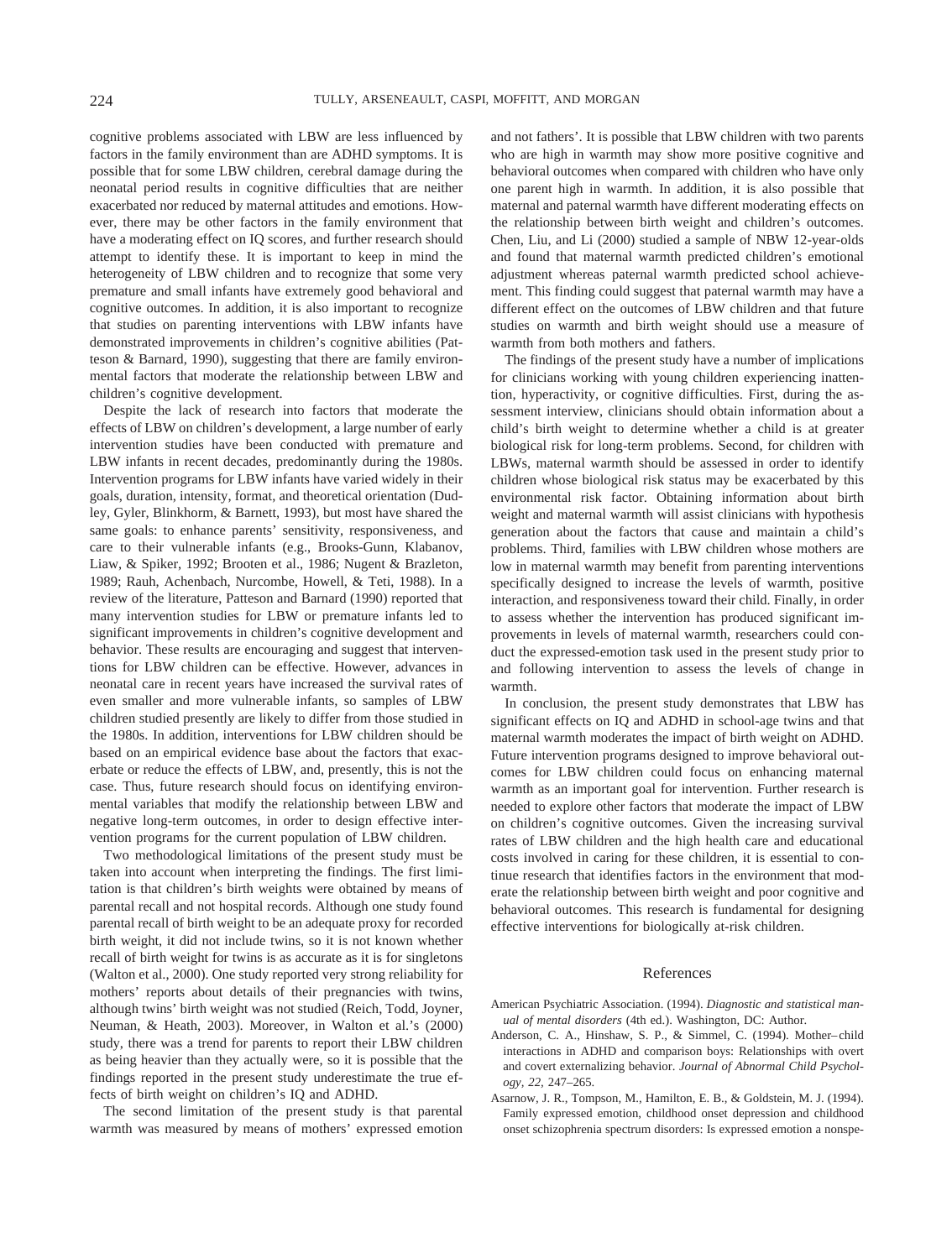cific correlate of child psychopathology or a specific risk factor for depression? *Journal of Abnormal Child Psychology, 22,* 129–146.

- Bates, J. E., Bayles, K., Bennet, D. S., Ridge, B., & Brown, M. M. (1991). Origins of externalizing behavior problems at eight years of age. In D. J. Pepler & K. H. Rubin (Eds.), *The development and treatment of childhood aggression* (pp. 93–120). Hillsdale, NJ: Erlbaum.
- Belsky, J. (1984). The determinants of parenting: A process model. *Child Development, 55,* 83–96.
- Belsky, J. (2002). Personality and parenting. In M. Bornstein (Ed.), *Handbook of parenting* (2nd ed., Vol. 3, pp. 415–438). Mahwah, NJ: Erlbaum.
- Bennett, N., Jarvis, L., Rowlands, O., Singleton, N., & Haselden, L. (1996). *Living in Britain: Results from the General Household Survey.* London: Her Majesty's Stationery Office.
- Botting, N., Powls, A., Cooke, R. W. I., & Marlow, N. (1997). Attention deficit hyperactivity disorders and other psychiatric outcomes in very low birthweight children at 12 years. *Journal of Child Psychology & Psychiatry, 38,* 931–941.
- Bradley, R. H., Whiteside, L., Mundfrom, D. J., Casey, P. H., Kelleher, K. J., & Pope, S. K. (1994a). Contribution of early intervention and early caregiving experiences to resilience in low birthweight, premature children living in poverty. *Journal of Clinical Child Psychology, 23,* 425– 434.
- Bradley, R. H., Whiteside, L., Mundfrom, D. J., Casey, P. H., Kelleher, K. J., & Pope, S. K. (1994b). Early indications of resilience and their relation to experiences in the home environments of low birthweight, premature children living in poverty. *Child Development, 65,* 346–360.
- Breslau, N. (1995). Psychiatric sequelae of low birth weight. *Epidemiologic Reviews, 17,* 96–106.
- Breslau, N., Brown, G. G., DelDotto, J. E., Kumar, S., Ezhutachan, S., Andreski, P., et al. (1996). Psychiatric sequelae of low birth weight at six years of age. *Journal of Abnormal Child Psychology, 24,* 385–400.
- Breslau, N., DelDotto, J. E., Brown, G. G., Kumar, S. S., Ezhuthachan, S., Hufnagle, K. G., et al. (1994). A gradient relationship between low birth weight and IQ at 6 years. *Archives of Pediatric and Adolescent Medicine, 148,* 377–383.
- Breslau, N., Klein, N., & Allen, L. (1988). Very low birthweight: Behavioral sequelae at nine years of age. *Journal of the American Academy of Child and Adolescent Psychiatry, 27,* 605–612.
- Brooks-Gunn, J., Klabanov, P. K., Liaw, F., & Spiker, D. (1992). Enhancing the development of low-birthweight premature infants: Changes in cognition and behavior over the first three years. *Child Development, 64,* 736–753.
- Brooten, D., Kumar, S., Brown, L. P., Butts, P., Finkler, S. A., Bakewell-Sachs, S., et al. (1986). A randomized clinical trial of early hospital discharge and home follow-up of very-low-birth-weight infants. *New England Journal of Medicine, 315,* 934–939.
- Butzlaff, R. L., & Hooley, J. M. (1998). Expressed emotion and psychiatric relapse. *Archives of General Psychiatry, 55,* 547–552.
- Caspi, A., Moffitt, T. E., Morgan, J., Rutter, M., Taylor, A., Arseneault, L., et al. (in press). Maternal expressed emotion predicts children's antisocial behavior: Using mz-twin differences to identify environmental effects on behavioral development. *Developmental Psychology.*
- Chen, X., Liu, M., & Li, D. (2000). Parental warmth, control, and indulgence and their relations to adjustment in Chinese children: A longitudinal study. *Journal of Family Psychology, 14,* 401–419.
- Cincotta, R. B., Gray, P. H., Phythian, G., Rogers, Y. M., & Chan, F. Y. (2000). Long term outcome of twin–twin transfusion syndrome. *Archives of Diseases in Childhood: Fetal and Neonatal Edition, 83,* 171– 176.
- Dudley, M., Gyler, L., Blinkhorm, S., & Barnett, B. (1993). Psychosocial interventions for very low birthweight infants: Their scope and efficacy. *Australian and New Zealand Journal of Psychiatry, 27,* 74–84.

Gardner, M. O., Goldberg, R. L., Cliver, S. P., Tucker, J. M., Nelson,

K. G., & Copper, R. L. (1995). The origin and outcome of preterm twin pregnancies. *Obstetrics and Gynecology, 85,* 553–557.

- Garmezy, N., & Rutter, M. (1985). Acute reactions to stress. In M. Rutter & L. Hersov (Eds.), *Child and adolescent psychiatry: Modern approaches* (2nd ed., pp. 152–176). Oxford, England: Blackwell.
- Gould, W., & Sribney, W. (1999). *Maximum likelihood estimation with STATA.* College Station, TX: Stata Press.
- Hack, M., Breslau, N., Aram, D., Weissman, B., Klein, N., & Borawski-Clark, E. (1992). The effect of very low birth weight and social risk on neurocognitive abilities at school age. *Journal of Developmental and Behavioral Pediatrics, 13,* 412–420.
- Hack, M., Flannery, D. J., Schluchter, M., Carter, L., Borawski, E., & Klein, N. (2002). Outcomes in young adulthood for very-low-birthweight infants. *New England Journal of Medicine, 346,* 149–157.
- Hack, M., Friedman, H., & Fanaroff, A. A. (1996). Outcomes of extremely low birth weight infants. *Pediatrics, 98,* 931–937.
- Hibbs, E. D., Hamburger, S. D., Lenane, M., Rapoport, J. L., Kruesi, M. J. P., Keysor, C. S., et al. (1991). Determinants of expressed emotion in families of disturbed and normal children. *Journal of Child Psychology and Psychiatry, 32,* 757–770.
- Laucht, M., Esser, G., & Schmidt, M. (2001). Developmental outcome of infants born with biological and psychosocial risks. *Journal of Child Psychiatry, 38,* 843–853.
- Levy-Shiff, R., Einat, G., Mogilner, M. B., Lerman, M., & Krikler, R. (1994). Biological and environmental correlates of developmental outcome of prematurely born infants in early adolescence. *Journal of Pediatric Psychology, 19,* 63–78.
- Luke, B., & Keith, L. G. (1992). The contribution of singletons, twins and triplets to low birth weight, infant mortality and handicap in the United States. *The Journal of Reproductive Medicine, 37,* 661–666.
- Maccoby, E. E., & Martin, J. A. (1983). Socialization in the context of the family: Parent–child interactions. In P. H. Mussen (Series Ed.) & E. M. Hetherington (Vol. Ed.), *Handbook of child psychology: Vol. 4. Socialisation, personality, and social development* (4th ed., pp. 1–101). New York: Wiley.
- MacDonald, K. (1992). Warmth as a developmental construct: An evolutionary analysis. *Child Development, 63,* 753–773.
- Magana, A. B., Goldstein, M. J., Karno, M., & Miklowitz, D. J. (1986). A brief method for assessing expressed emotion in relatives of psychiatric patients. *Psychiatry Research, 17,* 203–212.
- Mash, E. J., & Johnston, C. (1982). A comparison of mother–child interactions of younger and older hyperactive and normal children. *Child Development, 53,* 1371–1381.
- Masten, A. S., Garmezy, N., Tellegen, A., Pellegrini, D. S., Larkin, K., & Larsen, A. (1988). Competence and stress in school children: The moderating effects of individual and family qualities. *Journal of Child Psychology and Psychiatry, 29,* 745–764.
- McCormick, M. C., Brooks-Gunn, J., Workman-Daniels, K., Turner, J., & Peckham, G. J. (1992). The health and developmental status of very low-birth-weight children at school age. *JAMA, 267,* 2204–2208.
- Mick, E., Biederman, J., Prince, J., Fischer, M. J., & Faraone, S. V. (2002). Impact of low birth weight on attention-deficit hyperactivity disorder. *Journal of Developmental and Behavioral Pediatrics, 23,* 16–22.
- Moffitt, T. E., & The E-Risk Study Team. (2002). Teen-aged mothers in contemporary Britain. *Journal of Child Psychology and Psychiatry, 43,* 727–742.
- Nugent, K. J., & Brazleton, T. B. (1989). Preventive intervention with infants and families: The NBAS Model. *Infant Mental Health Journal, 10,* 84–99.
- Office of Population Censuses and Surveys. (1991). *Standard occupational classification* (Vols. 1–3). London: Her Majesty's Stationery Office.
- Olsen, S. L., Bates, J. E., Sandy, J. M., & Lanthier, R. (2000). Early developmental precursors of externalizing behavior in middle childhood and adolescence. *Journal of Abnormal Child Psychology, 28,* 119–133.